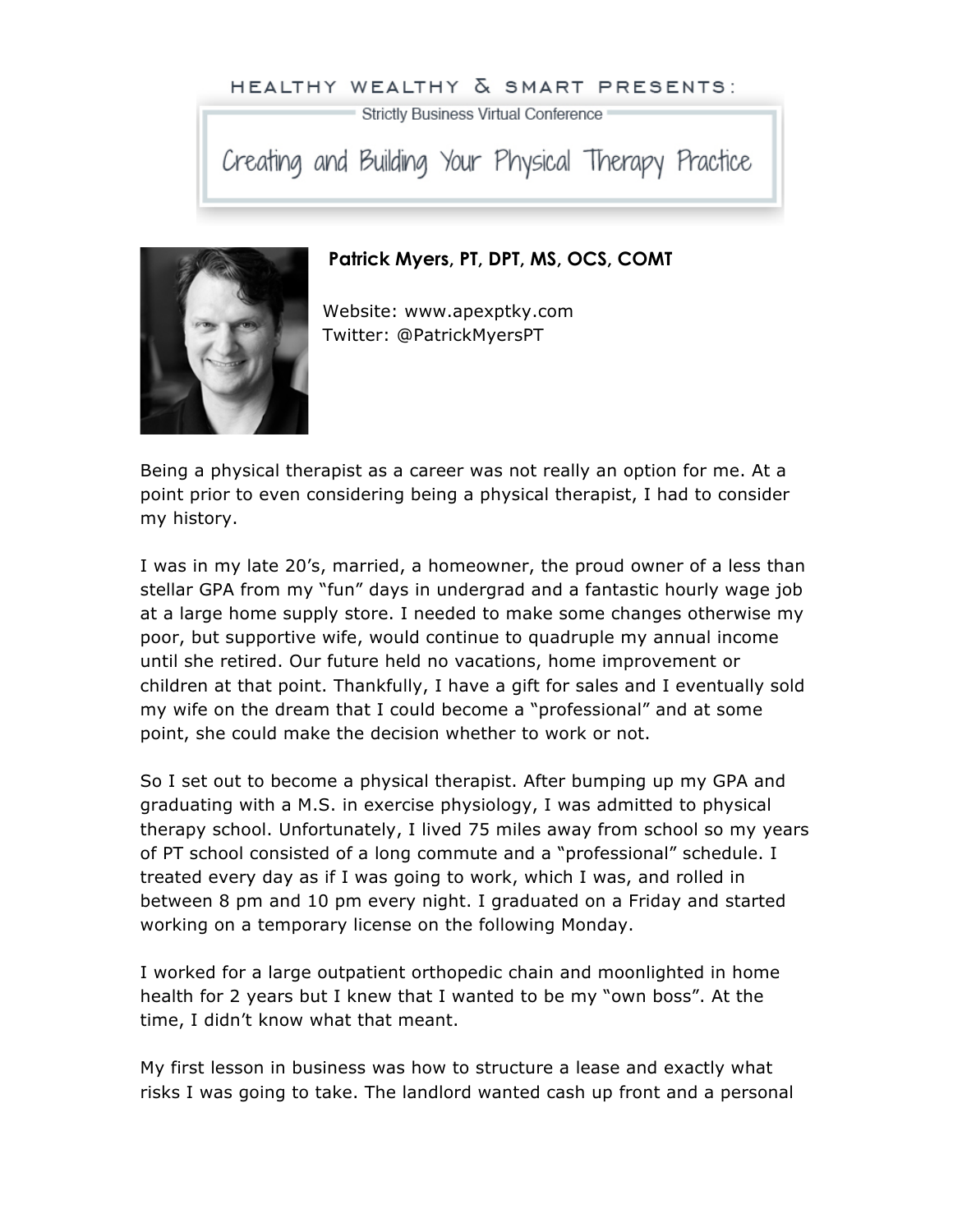

guarantee. That meant that if I went out of business, I would personally guarantee the full term of the lease. Of course, that means I would pay the full amount due. A great lesson I have learned from this is that a commercial real estate broker ON YOUR SIDE is invaluable because they not only know how to best structure the lease in your favor, they know the local market and, best of all, they know all the tricks of the landlord. You should always approach a relationship with a potential landlord as if they are trying to take advantage of you, because, truthfully, they are. They are typically interested in the success of your practice to the extent that it gets them paid. No more, no less. Best of all, if a deal is secured, the new landlord pays your broker.

If good things come in threes, then my risk came threes too. I started a new practice, my wife quit her job and we added a new son to our family, already consisting of a 2 year old.

The first location grew and what little debt was taken from the bank was paid in less than 15 months. The first debt was managed swiftly but the bank did want that personal guarantee so my house was used as collateral until the note was satisfied. I then added a second location with a friend from PT school. He agreed to start slow and we opened the practice with no debt. That was the smartest thing we ever did. Good advice then was to start slow, start small, minimize debt. I'm not sure that could happen today.

When the third location was opened, I, against my better judgement, went against all that had gotten me to 2 locations. Under intense pressure from a good referral source, I quickly opened a new practice in a strip mall next to the MD. Within 1 year, the MD sold his share of the center (which he never disclosed he was an owner) and sold his practice. The new owner was an unsavory guy and the type we don't need in medicine. We didn't see eye to eye and eventually, he ranted to his staff, "If I see any referrals to Apex, you are fired". The ethical position I took that resulted in the falling out is still the correct decision and I'm glad I made it but it cost me a practice and, unfortunately, all the associated debt. Debt for a new practice doesn't typically load from the start up costs but the first several months of labor and operating expenses. Never underestimate that number and don't assume